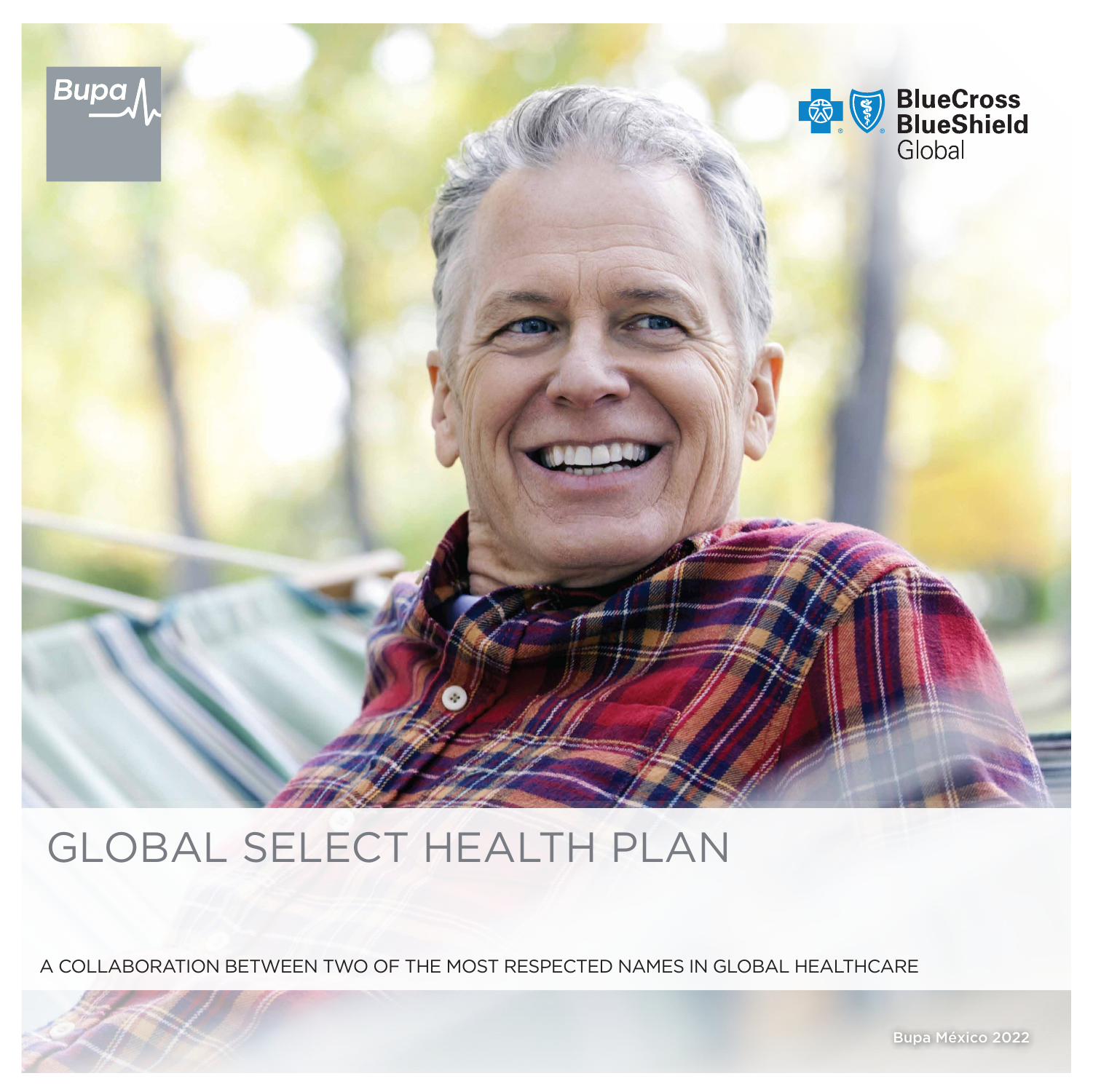### WELCOME TO THE NEXT CHAPTER IN GLOBAL HEALTHCARE

We strive to be different. That is why we asked more than 3,000 globally minded people to help create our new range of global health plans.

Our portfolio offers benefits that are clearly segmented and the extraordinary service you always expect from us. These are more than insurance policies. We also focus on our customers' all-round health throughout a number of wellness services included.

Also, through our collaboration with Blue Cross Blue Shield Global our customers can now enjoy even more benefits in their plans.

Whenever you need us most, whether going through a serious illness, a health condition, or when you want to insure your health and wellbeing, we are always by your side.



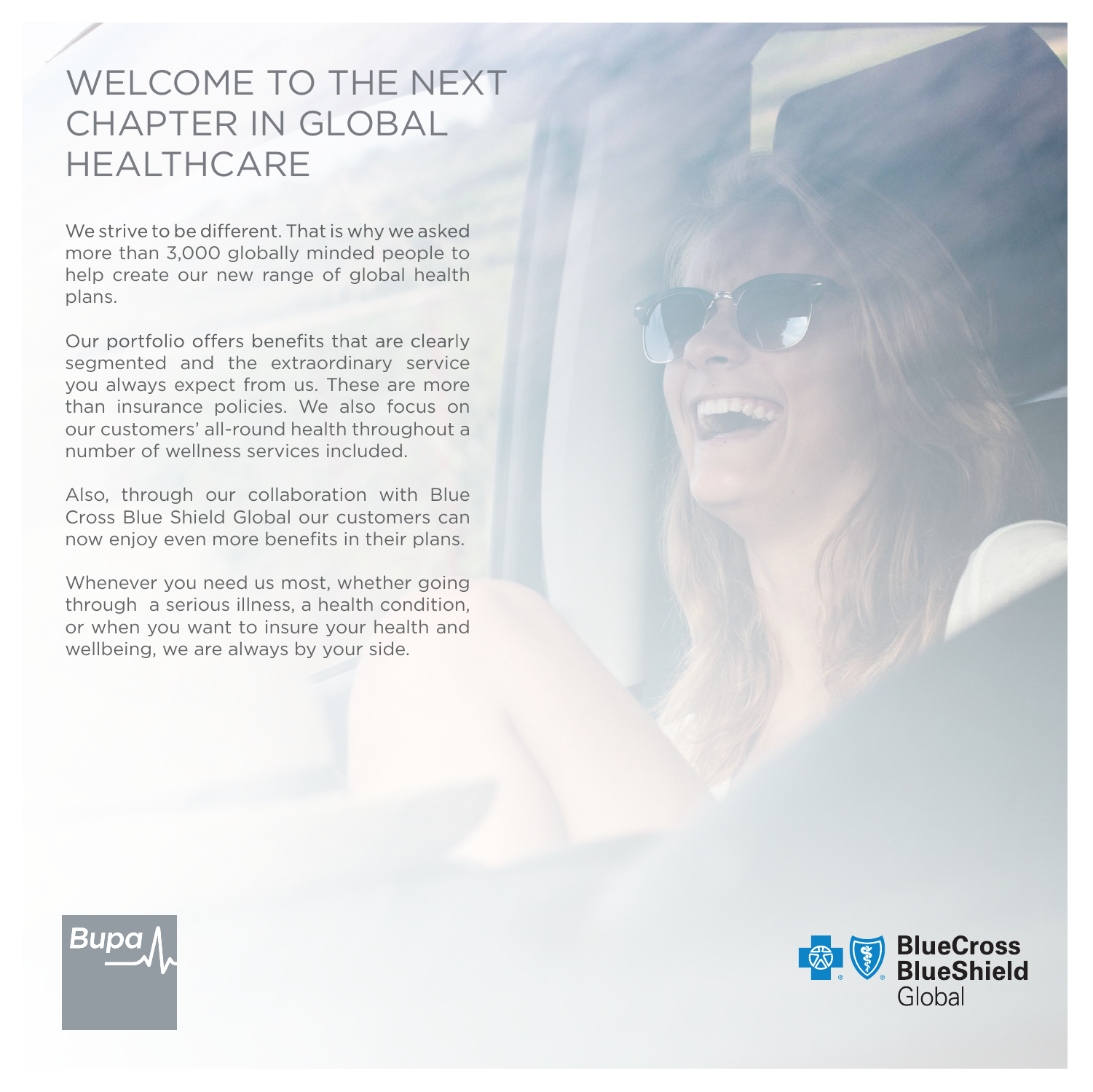#### **TWO OF THE BIGGEST, MOST TRUSTED NAMES IN GLOBAL HEALTHCARE**

Bupa Global and Blue Cross Blue Shield Global have teamed up to deliver high quality healthcare products and services.

As part of your global health insurance, you have now access to the largest healthcare provider network worldwide through the Blue Cross Blue Shield networks in the United States of America and the Bupa Global networks everywhere else.

### **WHY CHOOSE GLOBAL SELECT HEALTH PLAN?**

You may get treatment wherever you are through our preferred providers network, including in the United States of America.

Global Select Health Plan offers a wide variety of benefits, making it a great value for your money.

To learn more about our portfolio of global health plans, please visit our web site: [www.bupasalud.com.mx](http://www.bupasalud.com.mx)

#### **EXCEPTIONAL SERVICE AT EVERY LEVEL**

We provide a high level of service in all our policies, through our exclusive resources:

| MEDICAL SERVICE TEAM<br>(MST) | Personalized service from healthcare professionals who accompany<br>you before, during and after an important health event.                                                                                                                                |
|-------------------------------|------------------------------------------------------------------------------------------------------------------------------------------------------------------------------------------------------------------------------------------------------------|
| <b>EXPERT OPINION</b>         | World renowned independent specialists provide you with an expert<br>opinion in case of a serious, complex or chronic illness. This service<br>is designed to help you make an informed decision during a vital and<br>important moment.                   |
| <b>WELCOME CENTER</b>         | This digital tool gives you access to all your policy documents in an<br>easy and friendly way. It also helps you to understand the process<br>to follow regarding paperwork and allows you to locate healthcare<br>facilities, among many other services. |
| MY BUPA ONLINE SERVICES       | Manage your policy with a click; access your virtual ID card, consult<br>the status of a reimbursement, download your Explanation of<br>Benefits, among other actions.                                                                                     |

#### **Bupa México is the sole insurer of this plan.**

Bupa México is a trade name of Bupa México, Compañia de Seguros, S.A. de C.V., the international health and care company. Bupa México is an independent licensee of Blue Cross and Blue Shield Association. Bupa México is not licensed by Blue Cross and Blue Shield Association to sell products branded with the Blue Cross Blue Shield marks in Argentina, Canada, Costa Rica, Panama, Uruguay and US Virgin Islands. In Hong Kong, Bupa México is only licensed to use the Blue Shield marks. Please consult your policy terms and conditions for coverage availability. Blue Cross and Blue Shield Association is a national federation of 36 independent, community-based and locally operated Blue Cross and Blue Shield companies. Blue Cross Blue Shield Global is a brand owned by Blue Cross and Blue Shield Association. For more information about Bupa México, visit bupaglobalaccess.com, and for more information about Blue Cross and Blue Shield Association, visit [www.BCBS.com.](http://www.BCBS.com)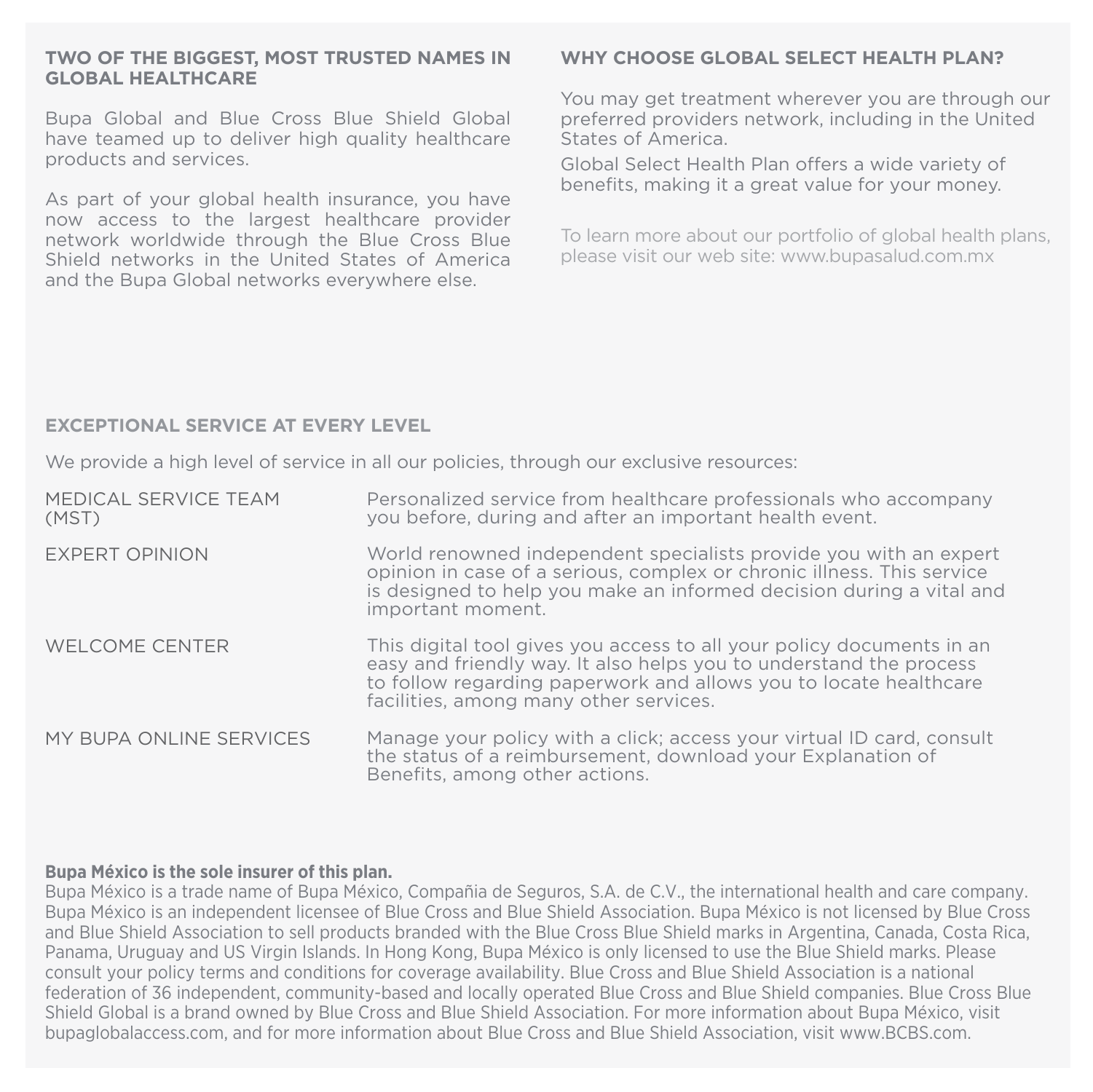# SUMMARY OF BENEFITS

| <b>DEDUCTIBLE OPTIONS</b>                                                                                      |                                                      |
|----------------------------------------------------------------------------------------------------------------|------------------------------------------------------|
| <b>Plan 1 US\$2,000</b><br><b>Plan 2 US\$3,500</b><br><b>Plan 2 US\$5,000</b>                                  | <b>Plan 4 US\$10,000</b><br><b>Plan 5 US\$20,000</b> |
| <b>PROVIDER NETWORK</b>                                                                                        |                                                      |
| <b>In Latin America</b><br>In the U.S.A.<br>In the rest of the world                                           | Open<br><b>BCBS</b><br>Bupa Global Network           |
| <b>BENEFITS</b>                                                                                                |                                                      |
| All the benefits on this table, even those paid in full, accumulate towards<br>the total annual maximum limit. | Maximum coverage per policy year<br>US\$2,000,000    |
| <b>OUT-PATIENT TREATMENT</b>                                                                                   |                                                      |
| Out-patient surgery                                                                                            | 100%                                                 |
| Diagnostic procedures, pathology, and lab tests                                                                | 100%                                                 |
| Physician fees                                                                                                 | 100%                                                 |
| Qualified nurses, up to 60 days                                                                                | <b>US\$300</b>                                       |
| Prescription drugs and dressings                                                                               | 100%                                                 |
| Durable medical equipment                                                                                      | 100%                                                 |
| Urgent Care Facilities and Walk-in Clinics in the U.S.A.<br>US\$50 copay<br>No deductible<br>$\bullet$         | 100%                                                 |
| <b>DENTAL TREATMENT</b>                                                                                        |                                                      |
| Dental treatment related to a covered accident                                                                 | 100%                                                 |
| HOSPITALIZATION (HEALTH CARE FOR HOSPITALIZED PATIENTS)                                                        |                                                      |
| Room and board (up to standard private room)                                                                   | 100%                                                 |
| Extra bed in hosptial for one companion                                                                        | 100%                                                 |
| Operating room, prescription drugs, and dressings                                                              | 100%                                                 |
| Intensive care                                                                                                 | 100%                                                 |
| Surgery, including surgeon and anesthesiologist's fees                                                         | 100%                                                 |
| Pathology, radiology, and diagnostic tests                                                                     | 100%                                                 |
| Physiotherapists, occupational therapists, speech therapists, and dieticians                                   | 100%                                                 |
| Prosthesis                                                                                                     | 100%                                                 |
| Prosthetic implants and appliances                                                                             | 100%                                                 |
| Reconstructive surgery                                                                                         | 100%                                                 |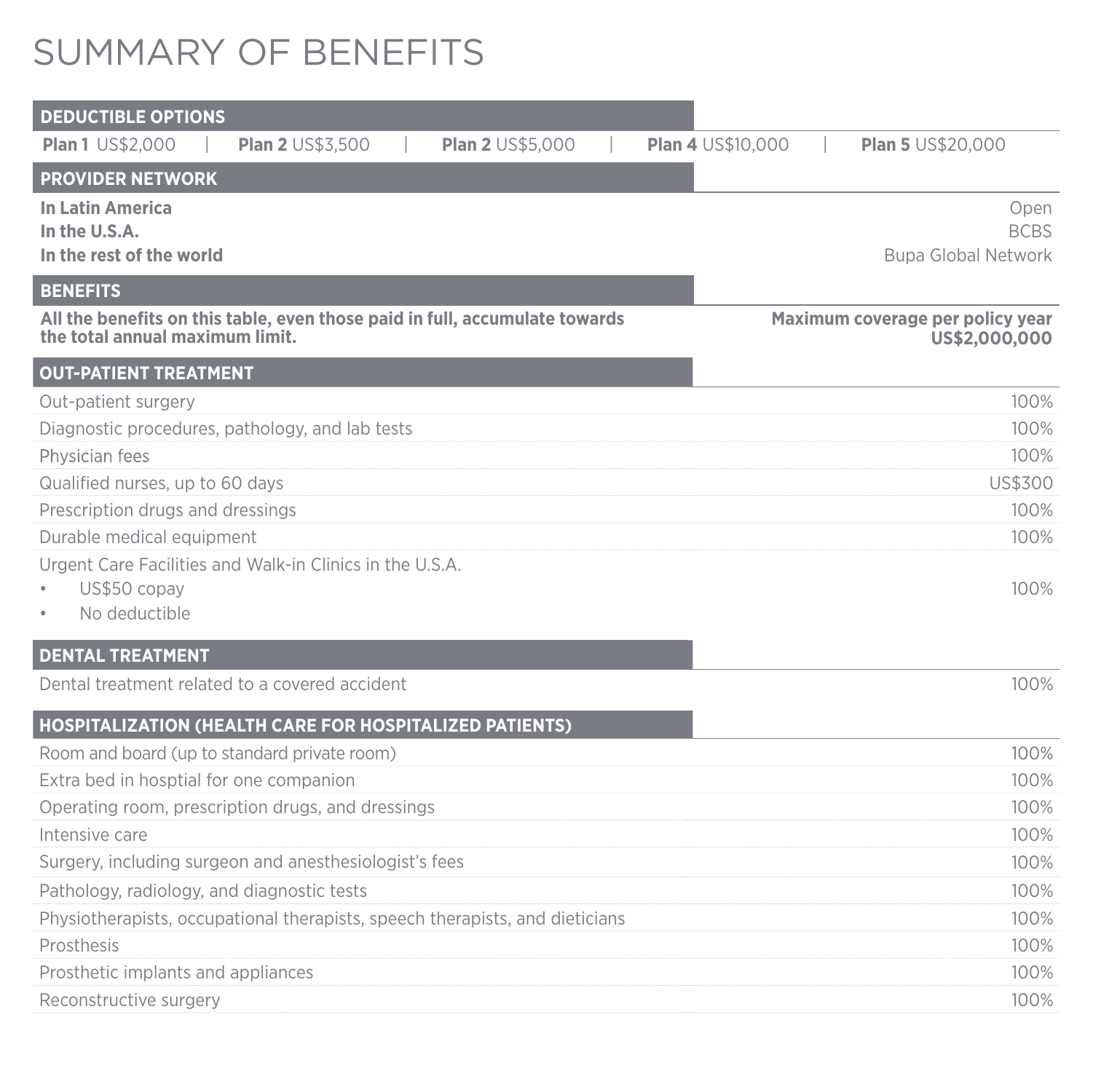| <b>REHABILITATION AND PALLIATIVE CARE</b>                                                              |                           |
|--------------------------------------------------------------------------------------------------------|---------------------------|
| Home nursing, per day, up to 60 days                                                                   | US\$300                   |
| Hospice and palliative care                                                                            | 100%                      |
| Multidisciplinary rehabilitation and physiotherapy, up to 40 days                                      | 100% (in and out patient) |
| <b>IN-PATIENT AND/OR OUT-PATIENT CARE</b>                                                              |                           |
| Advanced imaging                                                                                       | 100%                      |
| Congenital conditions:                                                                                 |                           |
| Diagnosed before the age of 18, lifetime                                                               | US\$500,000               |
| Diagnosed on or after the age of 18                                                                    | 100%                      |
| Prophylactic surgery only for gynecologic cancer, lifetime (12-month waiting period)                   | US\$15,000                |
| Cancer treatment (includes bone marrow transplant)                                                     | 100%                      |
| Transplant services, lifetime per diagnosis                                                            | US\$800,000               |
| Kidney dialysis                                                                                        | 100%                      |
| AIDS/HIV, lifetime (3-year waiting period)                                                             | US\$300,000               |
| Activities and extreme sports (amateur)                                                                | 100%                      |
| <b>EVACUATION AND TRAVEL</b>                                                                           |                           |
| Medical evacuation between hospitals                                                                   | 100%                      |
| Medical evacuation with surgery diagnosis, per lifetime                                                | US\$1,000                 |
| Local air ambulance                                                                                    | 100%                      |
| Local ground ambulance                                                                                 | 100%                      |
| Repatriation of mortal remains                                                                         | 100%                      |
| <b>PREVENTIVE TREATMENT</b>                                                                            |                           |
| Health check-up for adults 18+ only, no deductible (10-month waiting period)                           | US\$400                   |
| Preventive dental exam, per visit, 1 visit per policy year, no deductible (10-month<br>waiting period) | <b>US\$50</b>             |
| <b>ADDITIONAL BENEFIT</b>                                                                              |                           |
| Extended coverage for elegible dependents due to the death of the Policyholder                         | 1 year                    |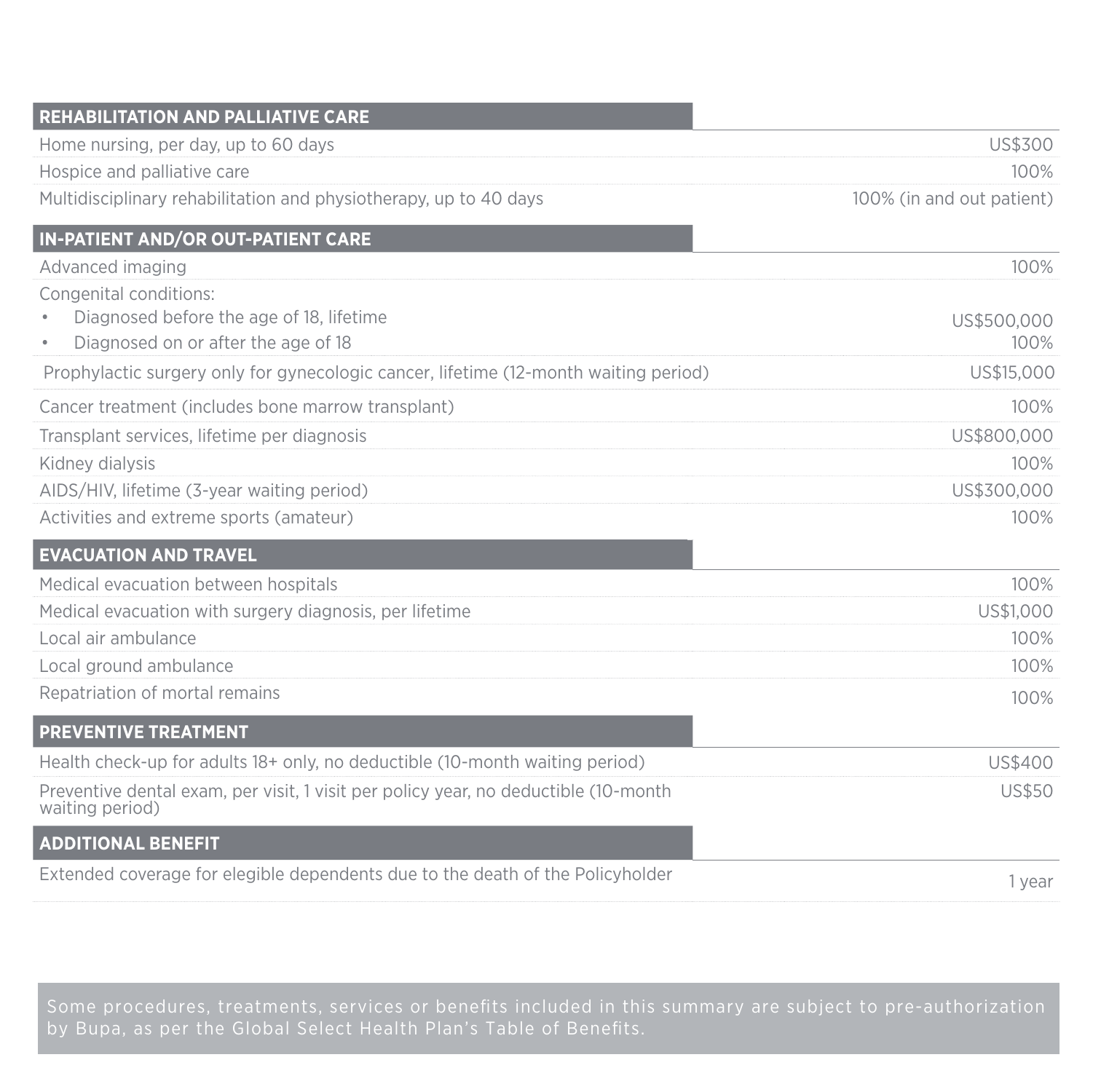# IMPORTANT INFORMATION

- Eligibility up to 74 years of age.
- Option to purchase for nieces, nephews, and grandchildren.
- In case of accident, your deductible is eliminated, provided your initial medical attention occurs within 8 calendar days following the incident.
- One worldwide deductible, up to the equivalent of two per family, per policy year.
- All benefits are per insured, per policy year, unless otherwise stated.
- All covered benefits are paid according to the usual, customary and reasonable expenses for that treatment or service in the country in which the covered medical service is provided.
- All benefits are subject to deductible, unless specified otherwise.

# A FEW THINGS THAT MAKE US DIFFERENT

Ever since our foundation more than 70 years ago, the Bupa team is renowned for the medical expertise and dedication of our consultants and health experts. We offer a service that exceeds your expectations. These are just a few of the things that make Bupa your best choice.

### **WE INVEST IN HEALTH**

Your health is at the heart of everything we do, promoting innovation and offering access to the first-class services you deserve.

### **MULTILINGUAL ADVISERS**

When it comes to healthcare advice, we know that speaking to someone in your own language is more than reassuring. That's why we have a team of advisers that can offer help in multiple languages.

### **FINANCIAL REASSURANCE**

Health insurance should not be just about your health. It should also give you the peace of mind that comes with not worrying about unexpected costs. With us by your side you can simply focus on enjoying life.

### **PRE EXISTING CONDITIONS**

We don't believe past health issues should prevent you from enjoying your future. That's why, when you join our global health plans. many pre-existing conditions can be covered.

Conditions of the Global Select Health Plan, which will prevail over any informative document. This is a complimentary translation from the original document in Spanish. In case of discrepancy between the Spanish and the English versions, the Spanish version shall govern.